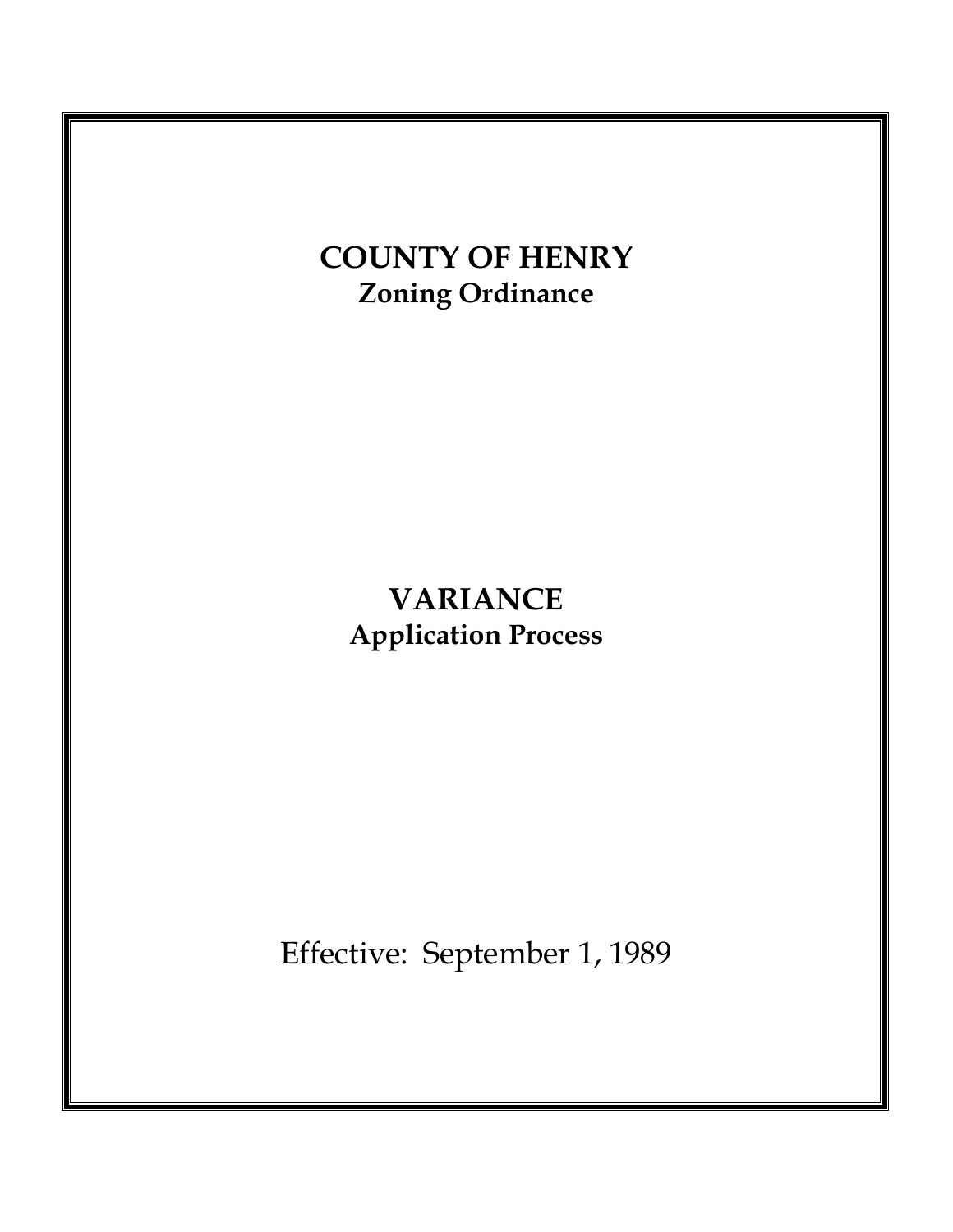## *COUNTY OF HENRY*

## *VARIANCE PROCEDURE*

### **A.** *Preapplication*

The person who is interested in obtaining a Variance to a specific requirement of the Zoning Ordinance will first consult with the Department of Planning, Zoning and Inspection to discuss his proposed project. The staff will explain applicable provisions of the Zoning Ordinance and provide information, technical assistance, and copies of all application forms. An application for a Variance may be filed by the owner, tenant, or contract purchaser of the property. If filed by a tenant or contract purchaser, evidence of concurrence by the owner must be provided. The applicant should also discuss his proposal with neighboring property owners.

### **B.** *Application Submittal*

The applicant must submit a completed application package consisting of the three items listed below to the Department of Planning and Community Development. Incomplete packets will not be processed.

- 1. *Application for Variance***;** typed or printed in ink, with all information completed, and signed by the applicant and owner, if different. An important part of the application is a listing of the name and complete address of all owners of property adjacent to and across the road from the parcel on which the Variance is requested. This information will be completed by County staff.
- 2. *Concept Plan***;** See instructions for Concept Plan preparation included in Variance Application package.
- 3. *Payment of Advertising Costs***;** \$150.00 to cover required newspaper advertising, notification sign, and the cost of notification of adjoining property owners.

In order to meet the legal requirements for advertising, a schedule will be provided to the applicant showing the deadline by which completed applications must be filed.

### **C.** *Public Notice*

The public hearing will be conducted on the application by the Henry County Board of Zoning Appeals. The staff will take the following actions to notify interested persons about the request and the public hearing: (State Code 15.2-2204)

- 1. Send to the local newspaper notice of the public hearing, which will be published once a week for two consecutive weeks.
- 2. Notify each of the adjacent property owners by first class mail.
- 3. Post at least one notification sign on the property. (the number of signs needed will be determined by the staff based on size and location of the property.)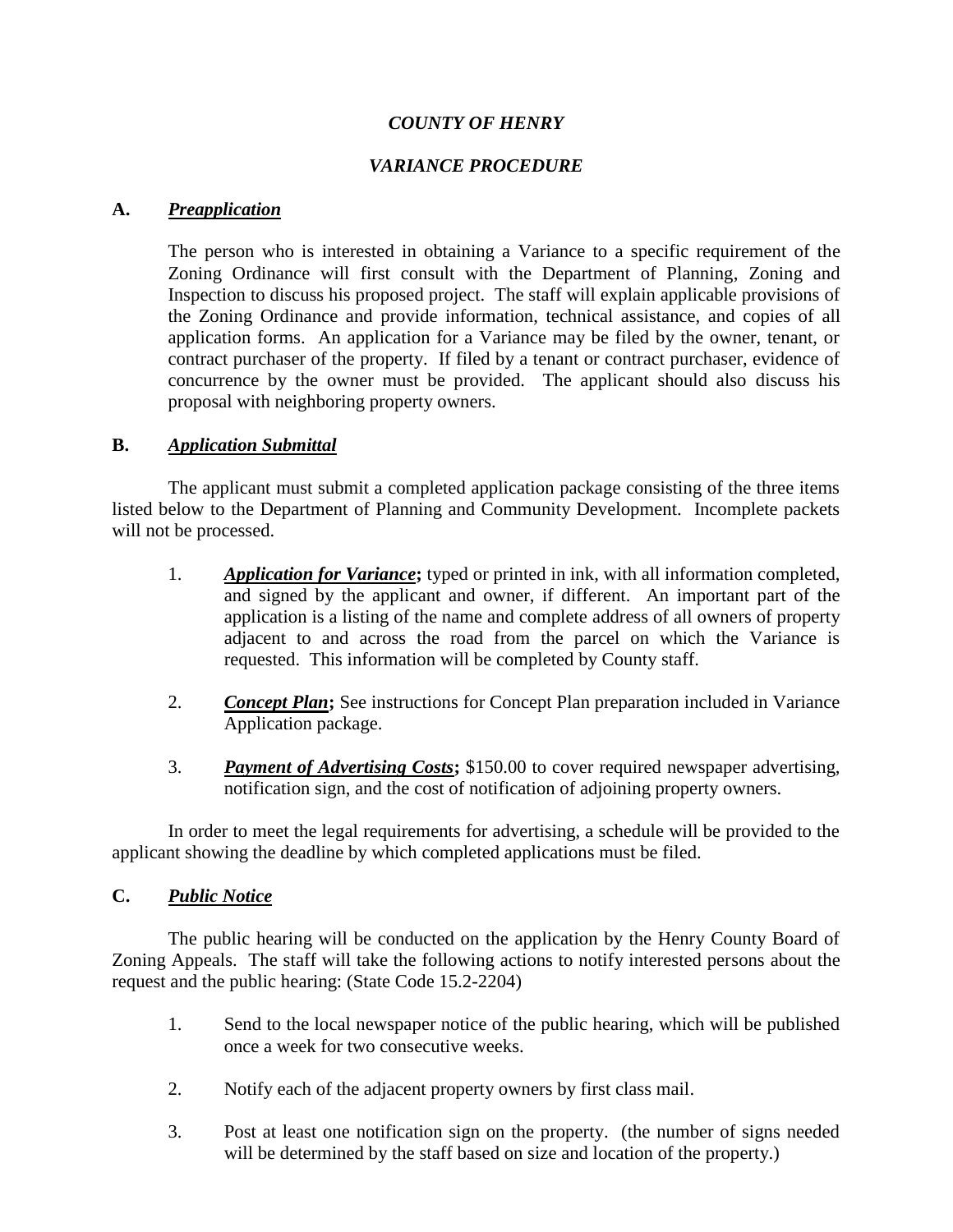### *Variance Application Process* -2-

### **D.** *Review Process*

The Zoning Administrator will visit the proposed site to examine the following: the surrounding land uses, existing environmental constraints (i.e., vegetation, slope, soils and floodplain), access the traffic flow, and the surrounding architecture.

The staff will prepare a report on the request addressing its conformity to the requirements for the issuance of a Variance in the Zoning Ordinance. The application and staff report will be forwarded to the Planning Commission, who may choose to make a recommendation on the request to the Board of Zoning Appeals.

The Board of Zoning Appeals will conduct a public hearing on the request at the date and time advertised in the public notice. The applicant must attend the public hearing and/or have an agent present if he desires to do so. All interested persons will be given an opportunity to comment on the application.

The Board of Zoning Appeals may vote to approve or deny the request. The Board of Zoning Appeals may also impose conditions to the location, character and other features of the proposed structure or use and may require a guarantee or bond to insure that the conditions will be met.

## *FOR FURTHER INFORMATION OR ASSISTANCE, PLEASE CONTACT THE COUNTY PLANNING STAFF AT:*

*Department of Planning, Zoning & Inspection County Administration Bldg., King's Mountain Road P. O. Box 7, Collinsville, VA 24078 (276) 634-4620*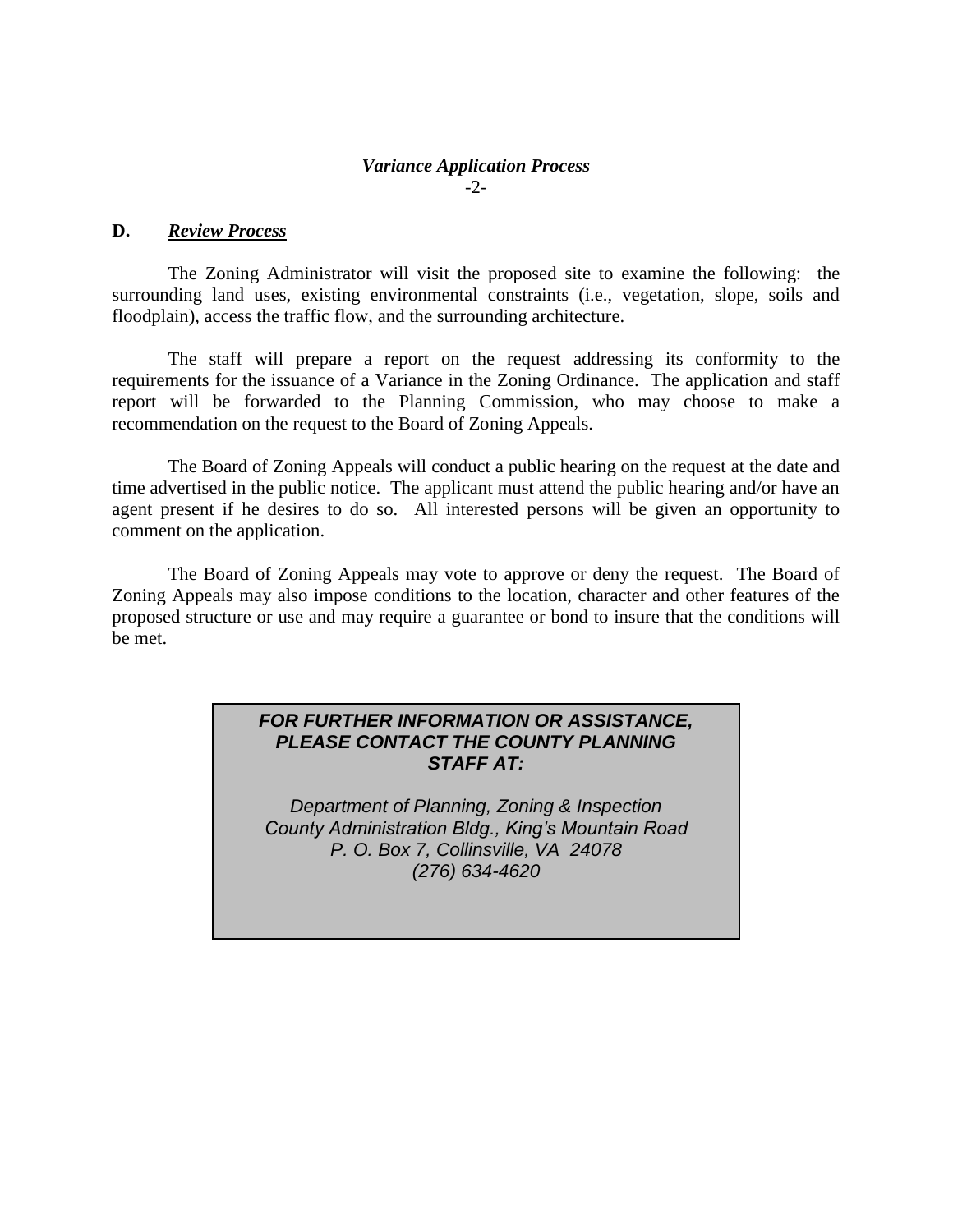# *COUNTY OF HENRY*

# *APPLICATION FOR VARIANCE*

*Part 1 – To be completed by Applicant Please type or print in ink the following information.*

| Applicant's Name:                                                                                                                       |                                                                                                                                                                                                                                |
|-----------------------------------------------------------------------------------------------------------------------------------------|--------------------------------------------------------------------------------------------------------------------------------------------------------------------------------------------------------------------------------|
| Applicant's Address:                                                                                                                    |                                                                                                                                                                                                                                |
|                                                                                                                                         | Location of Property!                                                                                                                                                                                                          |
|                                                                                                                                         | Real Estate Map and Parcel Number: _________________________________Zoning: __________________________________                                                                                                                 |
|                                                                                                                                         |                                                                                                                                                                                                                                |
|                                                                                                                                         |                                                                                                                                                                                                                                |
| To be completed by County:<br>all property adjacent to or directly across a road from the property for which the rezoning is requested. | The Henry County Planning Department will list below the name and complete address (including the zip code) of the owner of                                                                                                    |
|                                                                                                                                         |                                                                                                                                                                                                                                |
|                                                                                                                                         | Address: Andreas Address: Address: Address: Address: Address: Address: Address: Address: Address: Address: Address: Address: Address: Address: Address: Address: Address: Address: Address: Address: Address: Address: Address |
|                                                                                                                                         |                                                                                                                                                                                                                                |
|                                                                                                                                         | ***************                                                                                                                                                                                                                |
|                                                                                                                                         |                                                                                                                                                                                                                                |
|                                                                                                                                         |                                                                                                                                                                                                                                |
|                                                                                                                                         |                                                                                                                                                                                                                                |
|                                                                                                                                         | ***************                                                                                                                                                                                                                |
|                                                                                                                                         | Name: Name:                                                                                                                                                                                                                    |
|                                                                                                                                         |                                                                                                                                                                                                                                |
|                                                                                                                                         | Zoning:                                                                                                                                                                                                                        |
|                                                                                                                                         |                                                                                                                                                                                                                                |
|                                                                                                                                         | ***************                                                                                                                                                                                                                |
|                                                                                                                                         |                                                                                                                                                                                                                                |
|                                                                                                                                         | Address: Andreas Address: Address: Address: Address: Address: Address: Address: Address: Address: Address: Address: Address: Address: Address: Address: Address: Address: Address: Address: Address: Address: Address: Address |
|                                                                                                                                         |                                                                                                                                                                                                                                |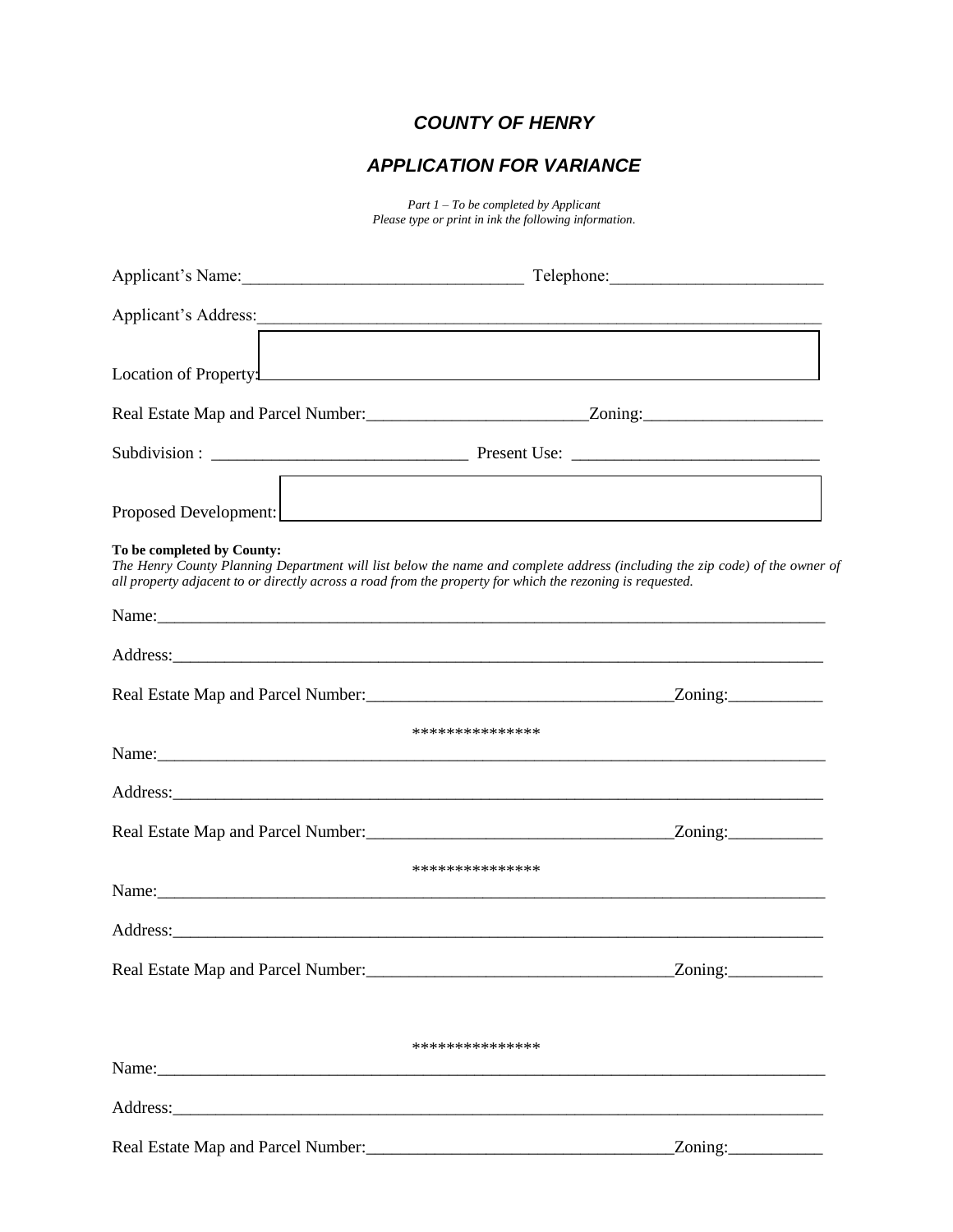# *Application for Variance*

*Page 2*

*Part 2 – To be completed by Applicant Justification for Variance*

*Please answer the following questions to determine whether your request for a variance meets the conditions of the Zoning Ordinance.*

1. Which of the following special conditions necessitates a variance?

- a. Exceptional narrowness, shallowness, size or shape of property.
- b. Exceptional topographic conditions or other extraordinary conditions of property.
	- c. Exceptional conditions of adjacent property.

Please explain:

- 2. In what way would the strict application of the Zoning Ordinance produce undue hardship that is not shared generally by other properties in the same zoning district and the same vicinity?
- 3. What effect would the variance have on adjacent property? Would the proposal be detrimental to adjacent property or change the character of the district?

*I hereby apply for a Variance as described herein subject to all County and State laws, ordinances, rules and regulations. I authorize appropriate County officials to enter upon the above-described property during normal business hours to conduct required inspections and post signs. I hereby certify, under penalties of perjury, that the above information is true, complete, and correct. I also understand that I or a representative must attend the Board of Zoning Appeals public hearing.*

Signature of Applicant

\_\_\_\_\_\_\_\_\_\_\_\_\_\_\_\_\_\_\_\_\_\_\_\_\_\_\_\_\_\_\_\_

Owner's consent if different from applicant:

I

\_\_\_\_\_\_\_\_\_\_\_\_\_\_\_\_\_\_\_\_\_\_\_\_\_\_\_\_\_\_\_\_ Signature of Owner

**NOTICE**

**Section 21-1701 of the Henry County Zoning Ordinance authorizes the Board of Zoning Appeals to impose conditions and restrictions upon the location, character, and other features of the proposed structure or use for which a variance is granted and may require a guarantee or bond to insure that the conditions imposed are being and will continue to be met.**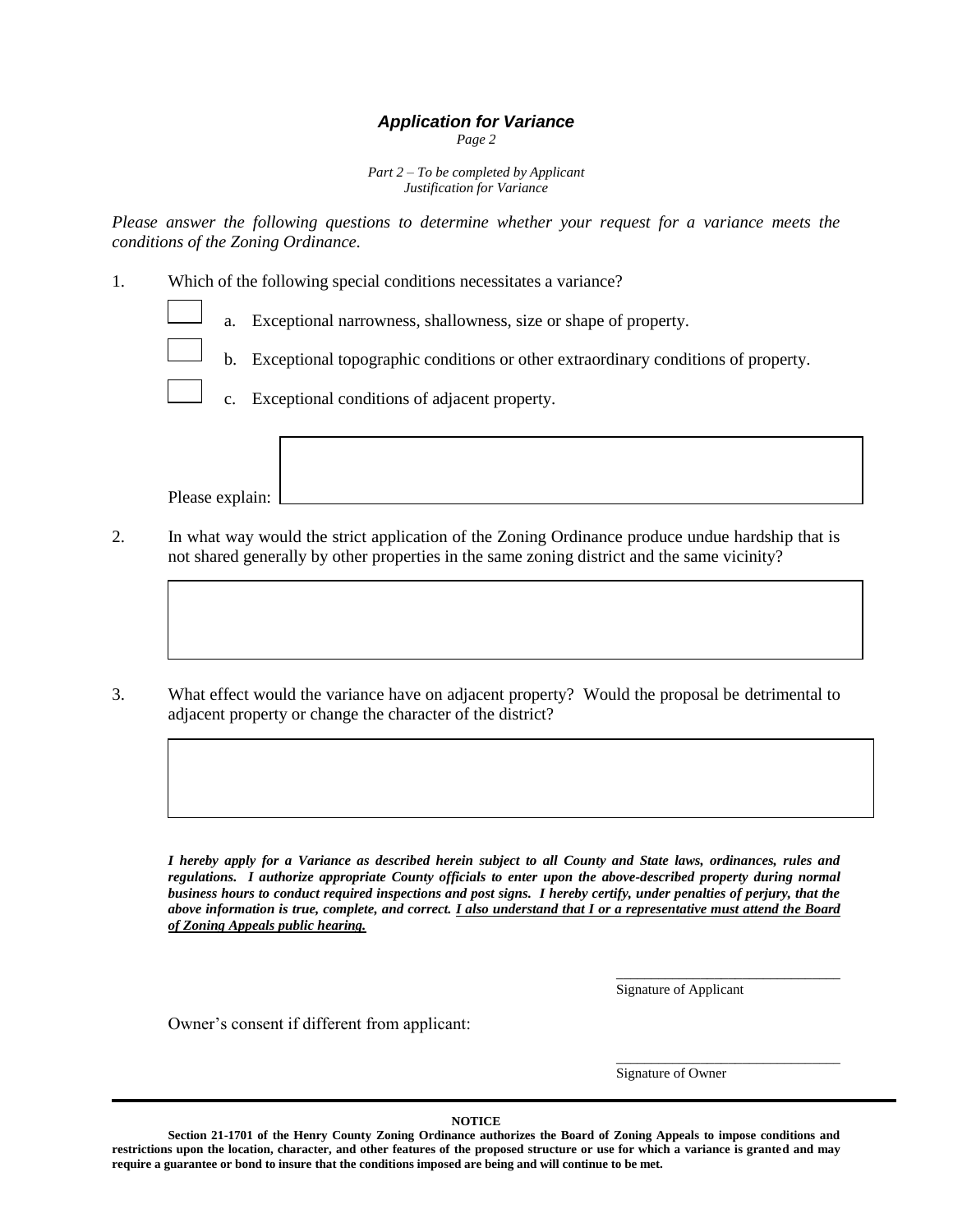#### *Application for Variance Page 3*

*Part 3 – To be completed by County*

| Variance Number:<br>Date Completed Application Received: |  |
|----------------------------------------------------------|--|
|----------------------------------------------------------|--|

Date of Public Hearing: \_\_\_\_\_\_\_\_\_\_\_\_\_\_\_\_\_ Dates of Advertising: \_\_\_\_\_\_\_\_\_\_\_\_\_\_\_\_\_\_\_\_\_\_\_\_\_\_\_\_\_\_

I certify that on \_\_\_\_\_\_\_\_\_\_\_\_\_\_\_, each of the property owners adjacent to and across the road from applicant's property were sent by first class mail a notification of the public hearing.

*Signature of Staff*

\_\_\_\_\_\_\_\_\_\_\_\_\_\_\_\_\_\_\_\_\_\_\_\_\_\_\_\_\_\_\_\_

## *Action by Henry County Board of Zoning Appeals*

| Date:       |  | Approved <u>Landell</u> | Denied |  |
|-------------|--|-------------------------|--------|--|
|             |  |                         |        |  |
| Conditions: |  |                         |        |  |

\_\_\_\_\_\_\_\_\_\_\_\_\_\_\_\_\_\_\_\_\_\_\_\_\_\_\_\_\_\_\_\_ *Secretary, Board of Zoning Appeals*